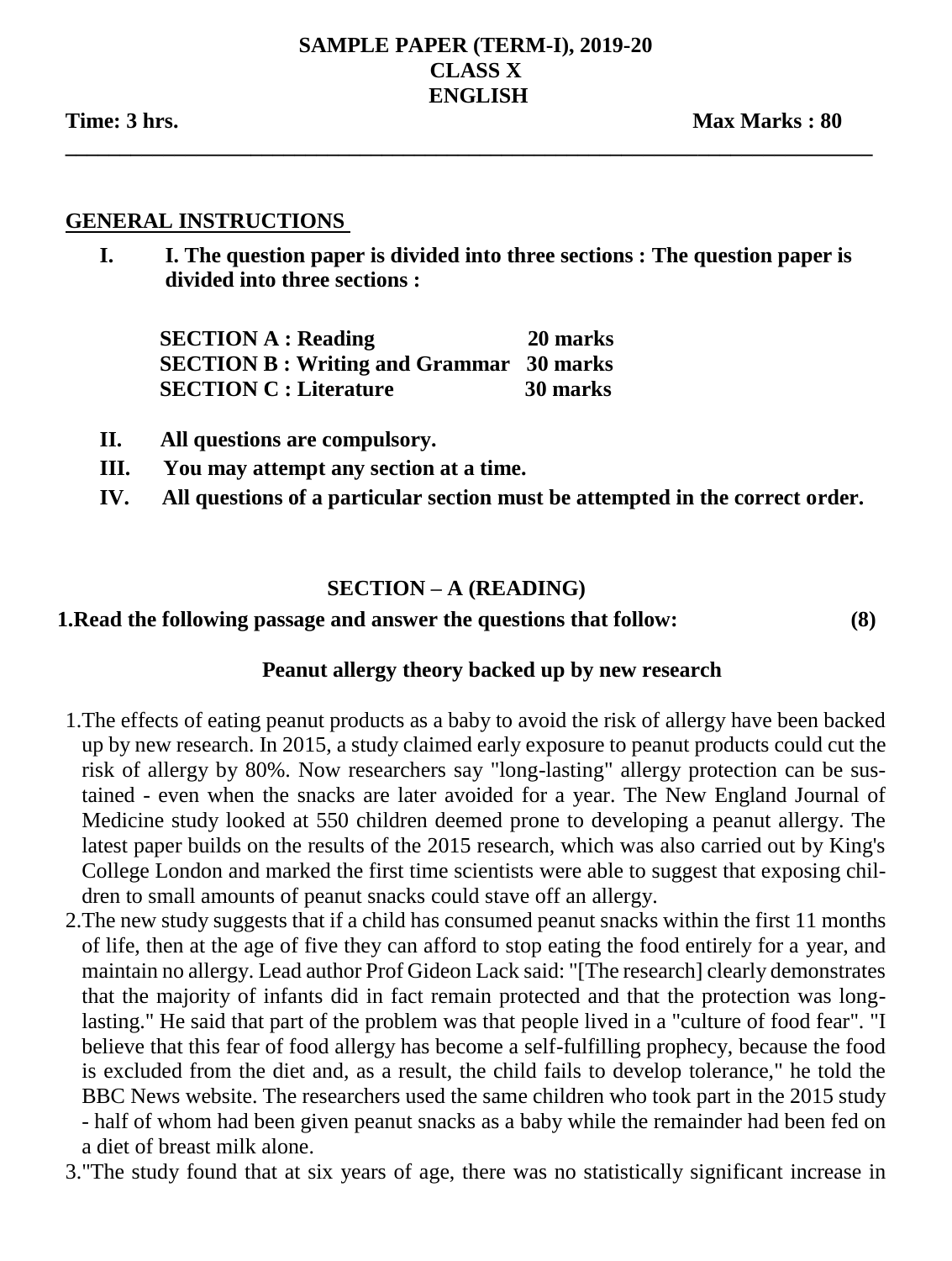allergy after 12 months of avoidance, in those who had consumed peanut during the [2015] trial," the authors said. The children taking part in the study were considered prone to peanut allergy, because they had already developed eczema as a baby - an early warning sign of allergies. Prof Lack said that further studies were needed to see if the resistance lasts for considerably longer than the 12-month abstinence period. He said that in the UK and US combined, 20,000 babies a year are being diagnosed with peanut allergies. He also said that between 1995 and 2005, the number of people being diagnosed had trebled, and this was not because detection methods had become any more advanced as they had remained the same. Prof Barry Kay, from Imperial College London, said the study's results "point the way to completely fresh thinking on the mechanisms of tolerance to allergenic foods in 'at risk' infants". Speaking about both pieces of research, Michael Walker, a consultant analyst and medical adviser to the government, said: "Taken together these are reassuring findings that pave the way to stem the epidemic of peanut allergy."

### **On the basis of your reading of the passage answer the following questions:**

- a. What is the new research about long-lasting peanut allergy?
- b. How can one maintain no allergy?
- c. What did Prof Gideon Lack remark about people's fear?
- d. Why were the children taking part in the study considered prone to peanut allergy?
- e. State the number of cases undertaken in the UK and US for diagnosis of peanut aller gy?
- f. How has Michael Walker concluded on the findings?
- g. Find a word from the passage which means the same as:
	- i. To delay something(para 1)
	- ii. Self-restraint(para 3)

## **2. Read the passage below and answer the questionsthatfollow: (12)**

1 To make our life a meaningful one, we need to mind our thoughts, for our thoughts are the foundation, the inspiration, and the motivating power of our deeds. We create our entire world by the way we think. Thoughts are the causes and the conditions are the effects.

**2** Our circumstances and conditions are not dictated by the world outside; it is the world inside us that creates the outside. Self-awareness comes from the mind, which means soul. Mind is the sum total of the states of consciousness grouped under thought, will and feeling. Besides self-consciousness we have the power to choose and think. Krishna says: *"no man resteth a moment inactive*". Even when inactive on the bodily plane, we are all the time acting on the thought plane. Therefore if we observe ourselves, we can easily mould our thoughts. If our thoughts are pure and noble, naturally actions follow the same. If our thoughts are filled with jealousy, hatred and greed, our actions will be the same.

3 Karmically, however, thought or intent is more responsible and dynamic than an act. One may perform a charitable act, but if he does not think charitably and is doing the act just for the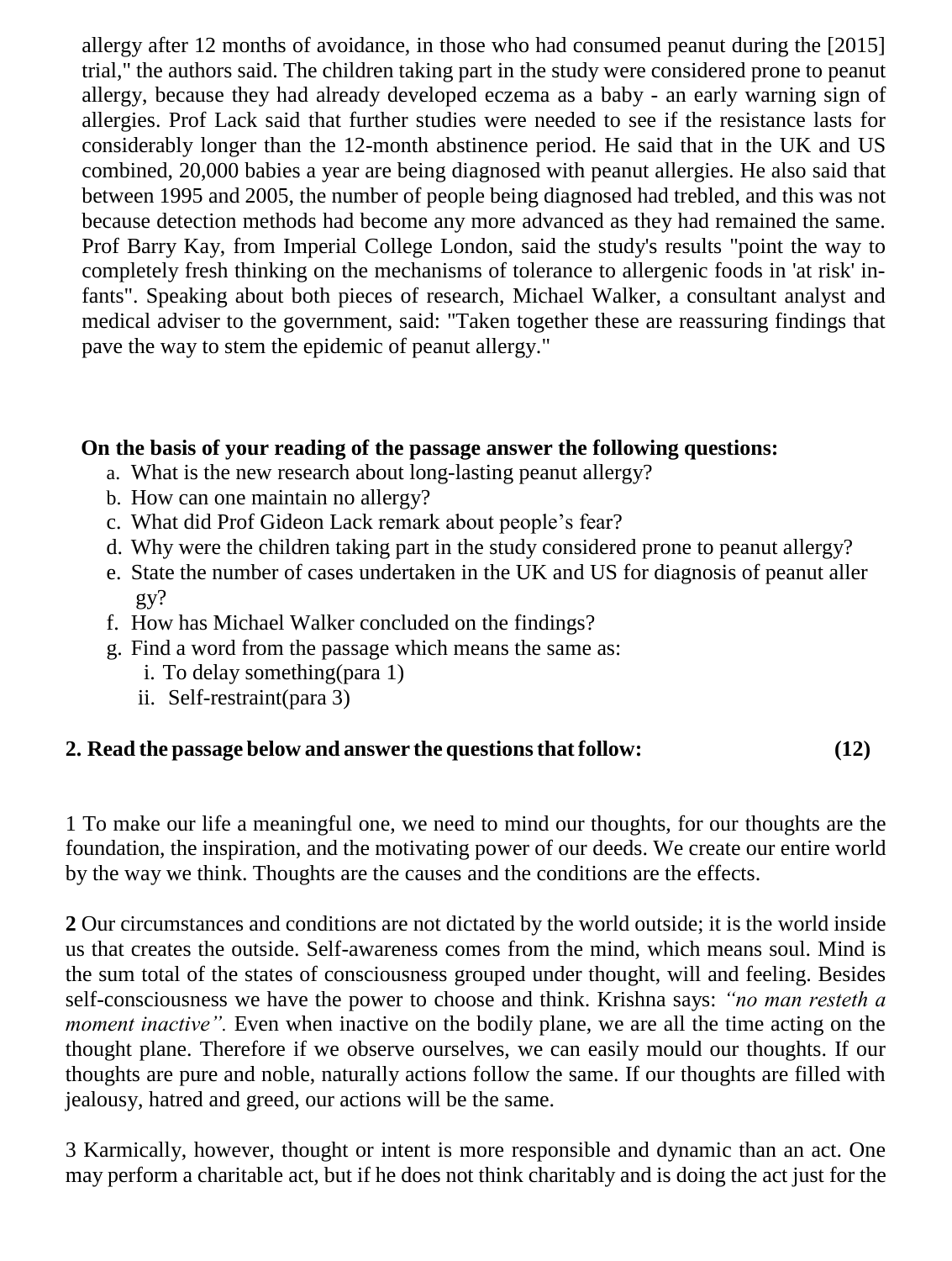sake of gain and glory, it is his thoughts that will determine the result. Theosophy teaches us that every thought, no matter how fleeting, leaves a seed in the mind of the thinker. These small seeds together go to make up a large thought seed and determine one's general character. Our thoughts affect the whole body. Each thought once generated and sent out becomes independent of the brain and mind and will live upon its own energy depending upon its intensity.

4 Trying to keep a thought from our mind can produce the very state we are trying to avoid. We can alter our environment to create the mood. When, for instance, we are depressed, if we sit by ourselves trying to think cheerful thoughts, we often do not succeed. But if we mix with people who are cheerful we can bring about a change in our mood and thoughts. Every thought we think, every act we perform, creates in us an impression, like everything else, is subject to cyclic law and becomes repetitive in our mind. So, we alone have the choice to create our thoughts and develop the kind of impressions that make our action more positive.

**5** Let us choose the thought seeds of right ideas, noble and courageous aspirations that will be received by minds of the same nature. Right introspection will be required of us to determine what we really desire to effect. Everything in the universe is inter-related and inter-dependent, that we live in one another and by accepting the grand principle of universal brotherhood we shall be in a position to appreciate what a heavy responsibility is ever ours to think right. Let us reflect and send loving and helpful thoughts and lighten the load of the world's suffering.

## **2.1 Answer the following questions: (2x5=10)**

- i. How can we make our life meaningful?
- ii. Why does Krishna say, *"No man resteth a moment inactive?"*
- iii. How do our thoughts affect the whole body?
- iv. How can we change our mood when we are depressed?
- v. How can we bring about the desired effect?

## **2.2 Find the words from the passage which mean the same as: (1x2=2)**

- i. Happening in cycles (Para 4)
- ii. to look into one's own thoughts and feelings (Para 5)

## **SECTION – B (WRITING SKILLS & GRAMMAR)**

- **3. Given below is the beginning of a story. Continue from this point and complete the story in about 150-200 words. (10)** The train was late. My examination centre was ten kilometres away. Exam was to start at 9 a.m. I came out of the station  $\dots \dots$
- **4.** You are Manpreet/Yesvika, the student prefect incharge of the school library. You have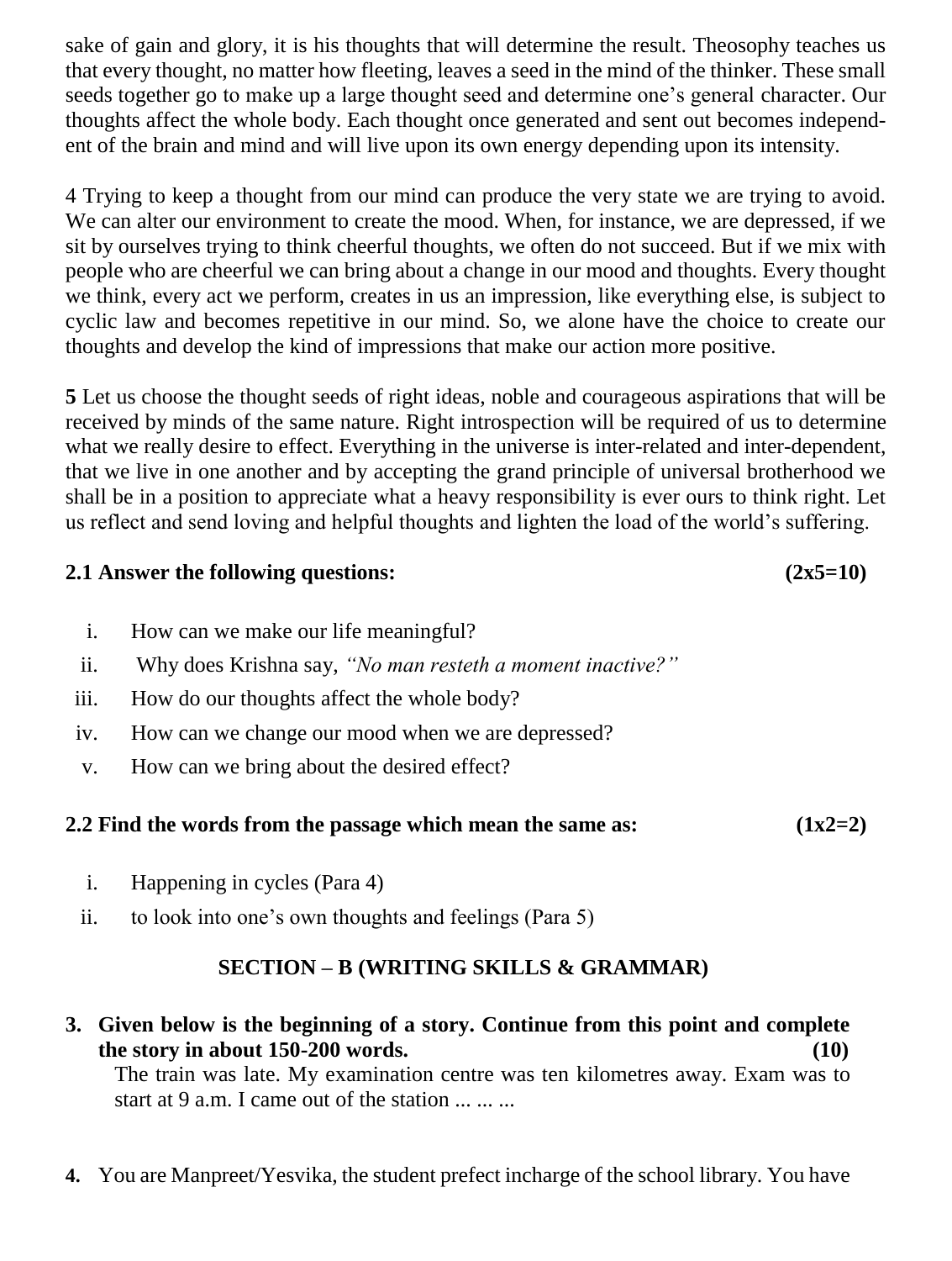been asked to place an order for children's story books (Ages 10-13 yrs). Write a letter to M.S. Book Depot Indirapuram, Ghaziabad placing an order for the books. Invent the necessary details. **(8)**

### *OR*

India is a country with diverse cultures, traditions, religious and political beliefs. To keep such a country together, to bind the people and take the nation ahead on the path of progress, democracy is the most suitable form of government. Write an article in about 150-200 words. **(8)**

## **5. Complete the following sentences by filling in the correctform ofthe verb. (4)**

For using netbanking you (a) (require) to have your Customer ID and password. Then (b) (open) the Google search engine and type the name of the bank. Thereafter by  $(c)$  (open) the Bank's official website for the netbanking option. Never (d)\_\_\_\_\_\_ (disclose) you ID or password with anyone.

## **6. Rearrange the following words or phrasesto make meaningful sentences: (4)**

 e.g. depicted / architecture of / has been / the veena / about 500 A.D. / in temple *The veena has been depicted in temple architecture of about 500 A.D.* 

- i. no takers / sadly / instruments / but / of all / this mother / has / today
- ii. to whom / there are / student / turn to / few / can / exponents / the rare
- iii. subject in / it is / a subsidiary / not even / university curricula
- iv. it is / the instrument / we have / even before / buried / born
- **7. In the passage given below, one word has been omitted in each line. Write the missing word along with the word that comes before and the word that comes after it in your answer sheet against the correct blank number. Ensure that the word that forms your answer is underlined. (4)**

| The neem tree is native to India and is found all over country. It is a | e.g. over the country |
|-------------------------------------------------------------------------|-----------------------|
| highly medicinal plant leaves, flowers, bark                            |                       |
| and oil been widely used as home remedies                               |                       |
| right ancient times. The                                                | 111                   |
| neem twig makes excellent tooth-brush.                                  |                       |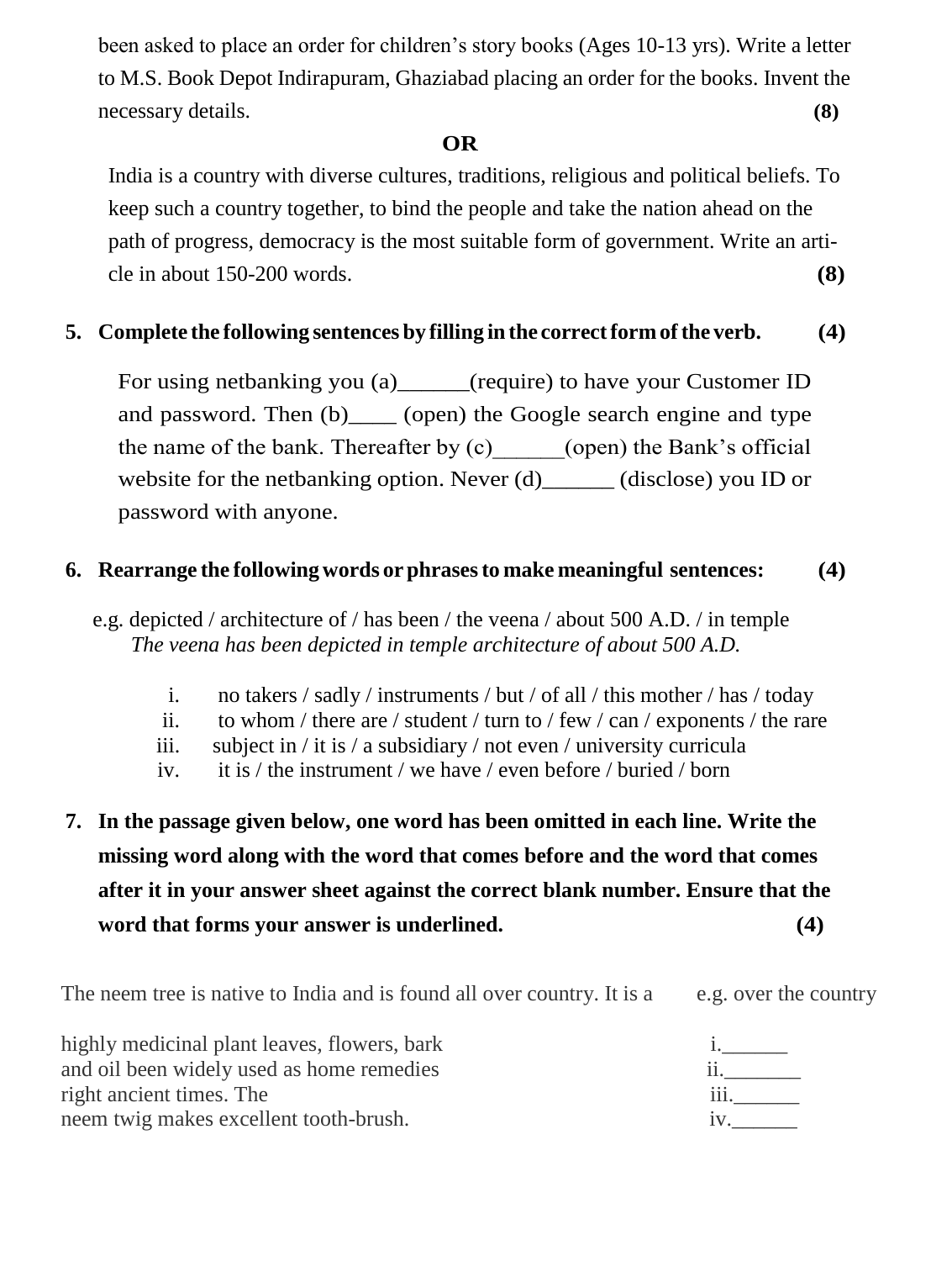#### **SECTION-C (LITERATURE) Read the extract given below and answer the questions that follow : (1x4=4)**

*With a loud scream he fell outwards and downwards into space. Then a monstrous terror seized him and his heart stood still. He could hear nothing. But it only lasted a minute. The next moment he felt his wings spread outwards.*

- i. Who is 'he' in the above lines?
	- a. sparrow
	- b. seagull
	- c. duck
	- d. penguin
- ii. Why was he terrorised?
	- a. he was afraid
	- b. he was excited
	- c. he was sad
	- d. he was happy
- iii. What was 'he' struggling for?
	- a. flying
	- b. hunting
	- c. swimming
	- d. chirping

iv. **There was a great expanse of stretched down beneath.**

- a. land
- b. rocks
- c. sky
- d. sea

### **OR**

*With a satisfied expression, he regarded the field of ripe corn with its flowers, draped in a curtain of rain. But suddenly a strong wind began to blow and along with the rain very large hailstones began to fall. These truly did resemble new silver coins. The boys, exposing themselves to the rain, ran out to collect the frozen pearls.*

- i. Why was Lencho satisfied?
	- a. as the sunshine was bright and promising
	- b. as it started raining heavily
	- c. as the snowfall had started
	- d. as the clouds had gathered and it could rain
- ii. What happened all of a sudden?
	- a. a strong wind began to blow
	- b. the sun was out to shine again
	- c. snowstorm began
	- d. there was complete silence all around